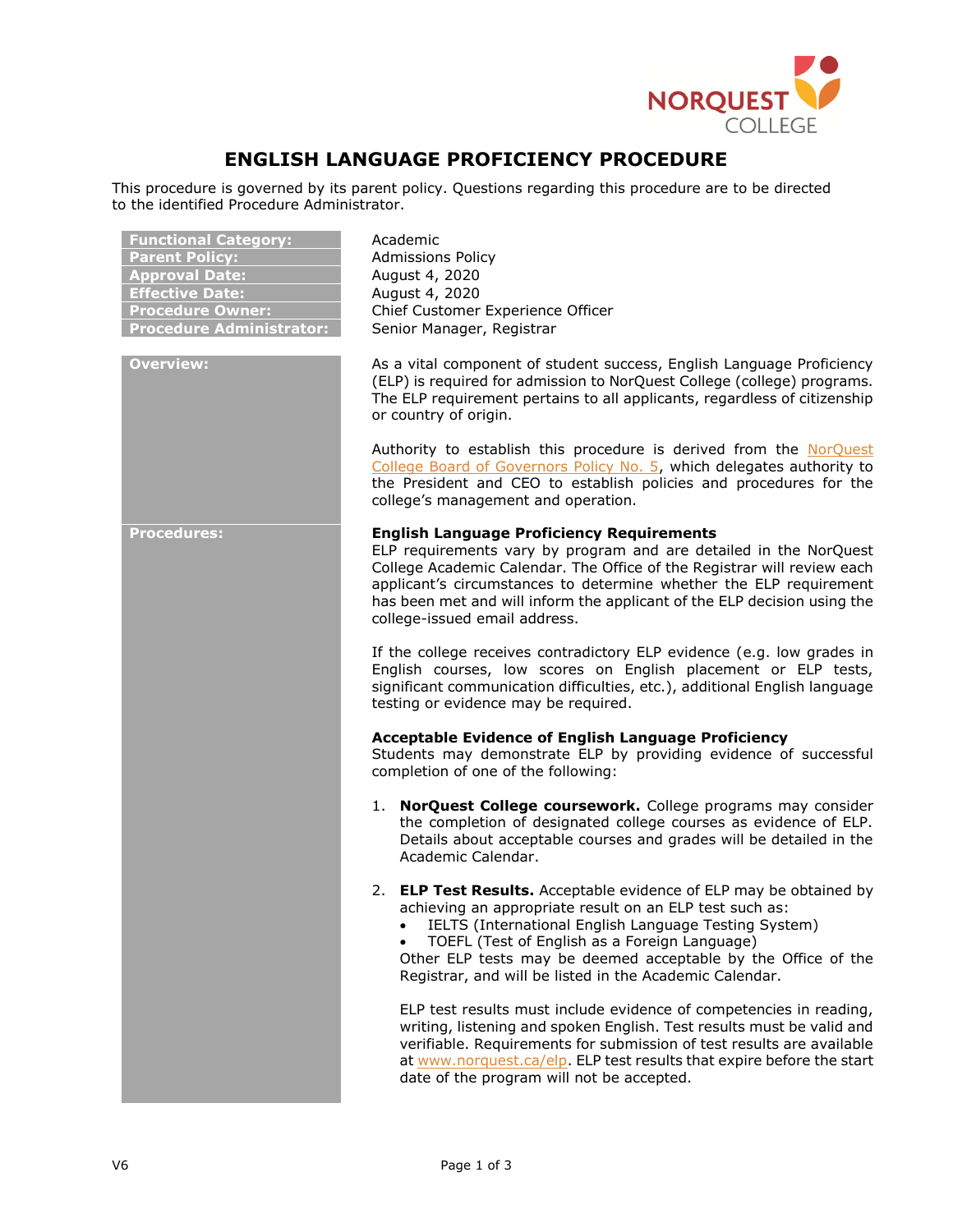- 3. **High school in Canada.** ELP requirements are met when a student shows they graduated from an approved Canadian high school, with at least three consecutive years of full-time academic study and satisfactory completion of Grade 12 English or its equivalent. The high school's primary language of instruction must be English. A General Education Diploma (GED) is not acceptable.
- 4. **Post-secondary credentials in Canada.** ELP requirements are met when a student shows they completed a two-year diploma or a degree program at a recognized post-secondary institution in Canada, with English as the primary language of instruction. Students who have successfully completed four or more terms of full-time post-secondary studies in English in Canada without obtaining a credential may request an ELP evaluation based on their academic success.
- 5. **Other studies in English.** ELP requirements are met when a student shows they successfully completed at least three consecutive years of full-time secondary or post-secondary study in an ELP Recognized Country, or in a recognized institution where the primary language of instruction is English. These studies must include satisfactory completion of Grade 12 English Language Arts or its equivalent. English as a Second Language courses will not be counted.

For some programs, minimum ELP requirements are established by regulatory authorities. As a result, one or more of the five methods for meeting ELP requirements may not apply for these programs. Details will be noted in the Academic Calendar.

## **Exemptions**

Applicants who are fully fluent in English, but who do not meet ELP requirements in one of the ways listed above, may submit a formal written request for an ELP exemption to the Office of the Registrar. The written request must fully describe the applicant's personal and educational use of and experience with English, and must be supplemented by one or more letters of corroboration from professionals (e.g. former instructors) who are familiar with the applicant's abilities in listening, speaking, reading, and writing English. An exemption will only be allowed in cases where full fluency is clearly demonstrated.

## **Appealing a Decision**

- Applicants have the right to appeal any ELP admission decision.
- An appeal to the Office of the Registrar must be received in writing within 30 days of the email notification of the decision.
- In the appeal, the applicant must demonstrate why the ELP decision should be reconsidered.
- The appeal decision will be made by the Team Lead, Admissions.
- Any decisions in regards to the appeal are final. The Office of the Registrar will notify the applicant of the appeal decision using the college-issued email address.

**Definitions: Academic Calendar**: an annual publication of academic regulations, academic dates, programs of study, and course descriptions. The NorQuest College website is the official source of Academic Calendar information